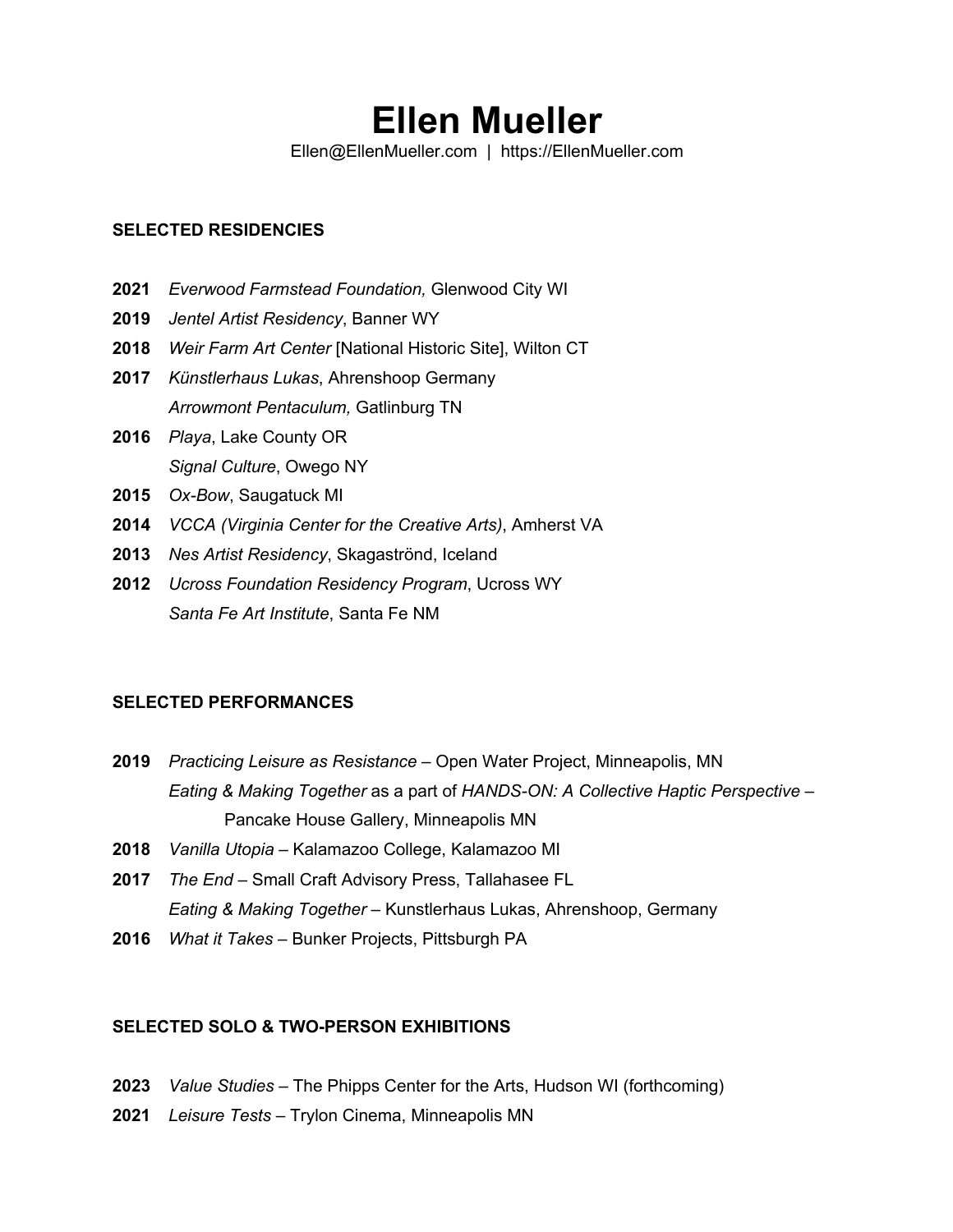*Leisure Tests* – New York State College of Ceramics School of Art and Design Expanded Media's Snodgrass Gallery at Alfred University, Alfred NY

- **2020** *On Repeat* Poole Gallery, University of Montevallo, Alabama
- **2017** *toned down/tuned up* Arts Monongahela, Morgantown WV; with Morgan Cahn
- **2016** *What it Takes –* Bunker Projects, Pittsburgh PA *Vanilla Utopia* – Lenfest Center, Washington & Lee University, Lexington VA
- **2015** *Collecting Rectangles* Sleeth Gallery, Buckhannon WV *Persisting* – Illinois Central College Art Gallery, East Peoria IL *Recent Works* – Daywood Gallery, Philippi, WV
- **2013** *Burning Ice* Sleeth Gallery, Buckhannon WV
- **2012** *Fractured Identity* Open Gallery, Montgomery College, Takoma Park MD *Ladders in the Desert* – Colorado State University-Pueblo Fine Art Gallery, Pueblo CO

#### **SELECTED GROUP EXHIBITIONS**

| 2022 | Athens Photo Festival 2022 - Benaki Museum, Athens, Greece                                  |
|------|---------------------------------------------------------------------------------------------|
|      | Walk With Us - Rochester Art Center, Rochester MN                                           |
|      | The Sidewalk Inside - Fountain Street Gallery, Boston MA                                    |
|      | 3 VOLUMES - Rosalux Gallery, Minneapolis MN                                                 |
|      | West Virginia Mountaineer Short Film Festival, Morgantown WV                                |
|      | TL;DR Zine Exhibition – Sam Fox School of Design & Visual Arts, St. Louis MO                |
| 2021 | 3 <sup>rd</sup> Kenai Film Bunker Screening – Corner Theater, Busan, South Korea            |
|      | Untitled – Fountain Street Sidewalk Video Gallery, Boston MA                                |
|      | Investigation, Imagination, and Invention – University of Texas San Antonio Art Gallery, TX |
|      | Left Field v.2 - Northrup King Studios Silos, Minneapolis MN                                |
| 2020 | We Take Everything with Us, Walker Art Center (online); guest curated by Valérie Déus       |
|      | and Merit Thursday                                                                          |
|      | Between Boundaries – Kenai Film Bunker, Corner Theater, Busan, South Korea                  |
|      | Depictions of Living - Art Pavilion, Mile End Park, London, UK                              |
|      | Mending – ArtSpace St. Croix Mobile Art Gallery, multiple MN locations: Walker Art Center;  |
|      | Brown's Creek Trail; Afton State Park; Lake Elmo Regional Park Preserve                     |
|      | Zine / ZEEN /: The Art of Homemade Resistance – ARTspace, Lake Oswego, OR                   |
|      | Double Shift – Concourse Gallery, Minneapolis College of Art and Design, MN                 |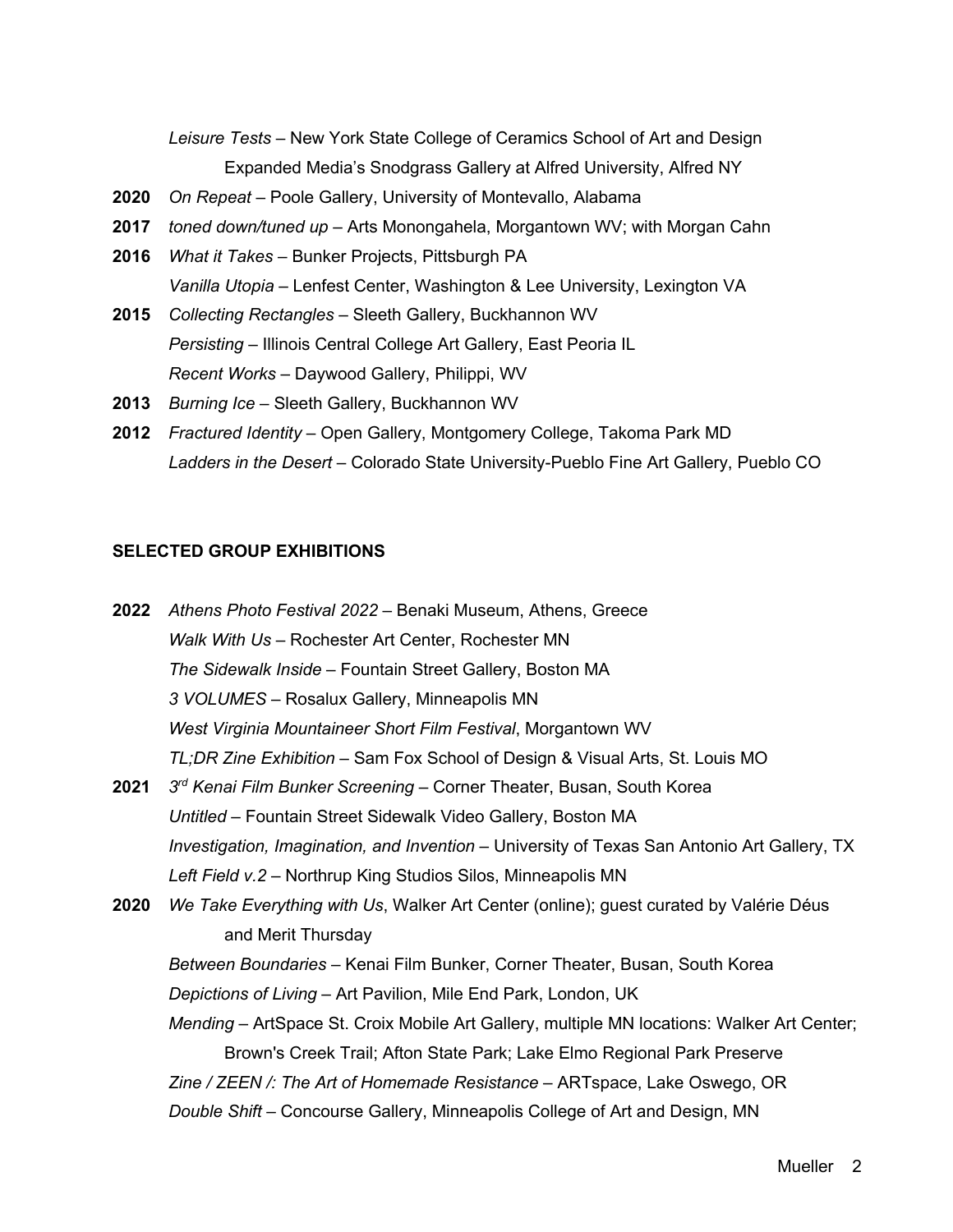*Handle* – Texas Tech University Studio D, Lubbock TX

*Digital Art Screenings* – Davidson College, Davidson College, Davidson NC

- **2019** *Body + Camera Festival* Mana Contemporary, Chicago, Jersey City, Miami *At A Distance 3* – Wedge Projects, Chicago IL *Altered Esthetics Film Festival* – Trylon Cinema, Minneapolis MN *THIRTY THREE VIEWS* – Former Swedish Bank Building, St Paul MN; Juried by Chris Larson and Maria Cristina Tavera *Revolutions Per Minute Festival* – UMass Boston, University Hall, Boston MA
- **2018** *Color of the Year* Urban Institute for Contemporary Arts, Grand Rapids MI *Land-Sc(r)aping* – Living Arts, Tulsa OK *Nes Alumni Exhibition* – Deiglan Gallery, Akureyri, Iceland *4th Biannual International Digital Art* Competition – Cube Art Project, Lincoln NE
- **2017** *Cornered* WonderRoot, Atlanta GA *Serial Box Festival* – Serial Box Projects, Columbia MO *Parsing* – Howard County Arts Council, Ellicott City, MD; EyeSplice Collective Project
- **2016** *Magic in the Woods* Chicago Filmmakers, Chicago IL *Like it or Not* – CICA Museum, South Korea *Paperwork* – Jordan Faye Contemporary, Baltimore MD
- **2015** *Art in America*  Curated by Julie Torres for *ARTIST RUN*, organized by Tiger Strikes Asteroid, THE SATELLITE SHOW, Miami FL *Direct Object/Direct Action* - Threewalls, Chicago IL and ACRE TV (online) *Weather* – The Front, New Orleans LA *Without Words Film Festival* – University of Lorraine, France
- **2014** *Americana* The Soap Factory, Minneapolis MN *Currents: The Santa Fe International New Media Festival* – Santa Fe NM *Spatial Disruption* – Morean Art Center, St. Petersburg FL *Practical Feminism* – Radiator Arts, Long Island City NY *INCEN\*DIARIO II* – Panoply Performance Laboratory, Brooklyn NY

#### **SELECTED GRANTS & AWARDS**

- **2020** *Minnesota State Arts Board* Artist Initiative Grant
- **2019** *Jentel Artist Residency* Fellowship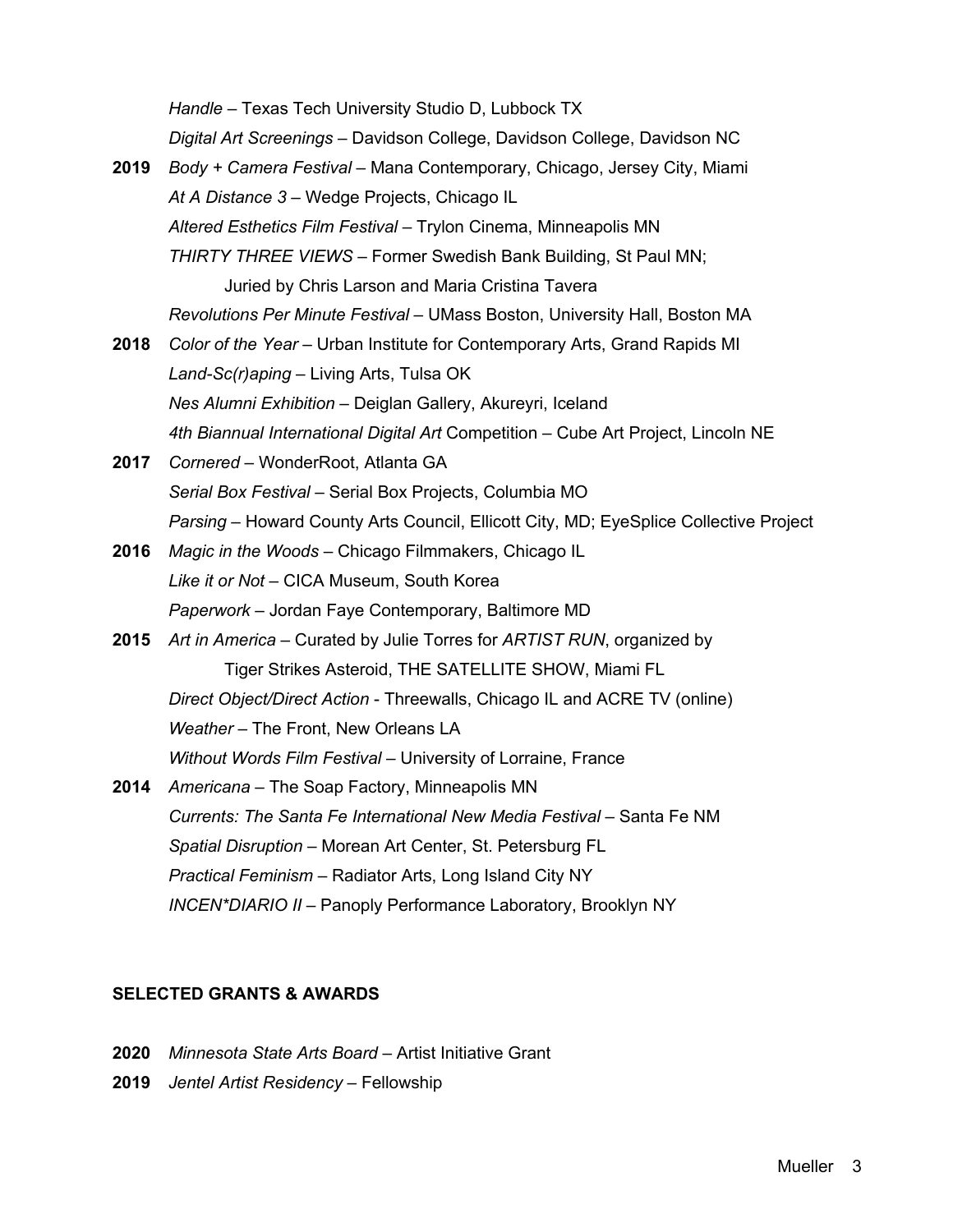- **2017** *Künstlerhaus Lukas* Full Residency Scholarship
- **2016** *West Virginia Division of Culture and History* Training and Travel Grant *Appalachian College Association* – Faculty Travel Grant (also 2014)
- **2015** *WVWC*  Faculty Innovation Grant
- **2014** *Mid Atlantic Arts Foundation Creative Fellow*  Virginia Center for the Creative Arts
- **2013** *Puffin Foundation* Artist Grant *Hibulb Cultural Center Film Festival* – Best Experimental Film
- **2012** *Joan Mitchell Painter and Sculpture Grant* Nominee

# **SELECTED EXHIBITION CATALOGS & PUBLICATIONS**

- **2022** *Athens Photo Festival 2022* Catalog *Dollars and Sense* – Photo Zine, Rose Bramble Books
- **2019** *Tool Book Project, Vol. III: Work Book* Magazine *Revolutions Per Minute Festival 2019* – Catalog *Tupelo Quarterly* – Issue 18, Literary Journal *Paperbark* – Issue 2: Resilience, Literary Magazine *Emergency INDEX 2017* – Book, Ugly Duckling Press
- **2018** *I [Can] Hear You* Anthology of Artist Interviews, edited by Chelsea Couch *Boston Accent Lit* – Issue 12 (digital release)
- **2016** *Skagaströnd Review* Artist Book, Nes Artist Residency (Iceland)

### **SELECTED PRESS ARTICLES/INTERVIEWS/CLIPS**

- **2021** "Mia's Fly Zine Archive: A Library of Counterculture" Interview with *Mpls St. Paul Magazine*, July 2021
- **2020** *Walker Art Center and FilmNorth* (online) Interview with Valerie Deus and Merit Thursday *Davidson College* (online) – Interview with Paul Stouffer
- **2019** "Working Small & Staying Open on the Mighty Mississippi" MPLSART.COM, Oct 2019 *SchoolArts Magazine* – Featured interview; October 2019 edition
- **2016** "Studio Visit: Ellen Mueller" with David Bernabo of *The Glassblock*, Nov 2016
- **2014** ""Eyesplice Collective" at Morean features 12 emerging female artists"
	- Tampa Bay Times, Sept 2014